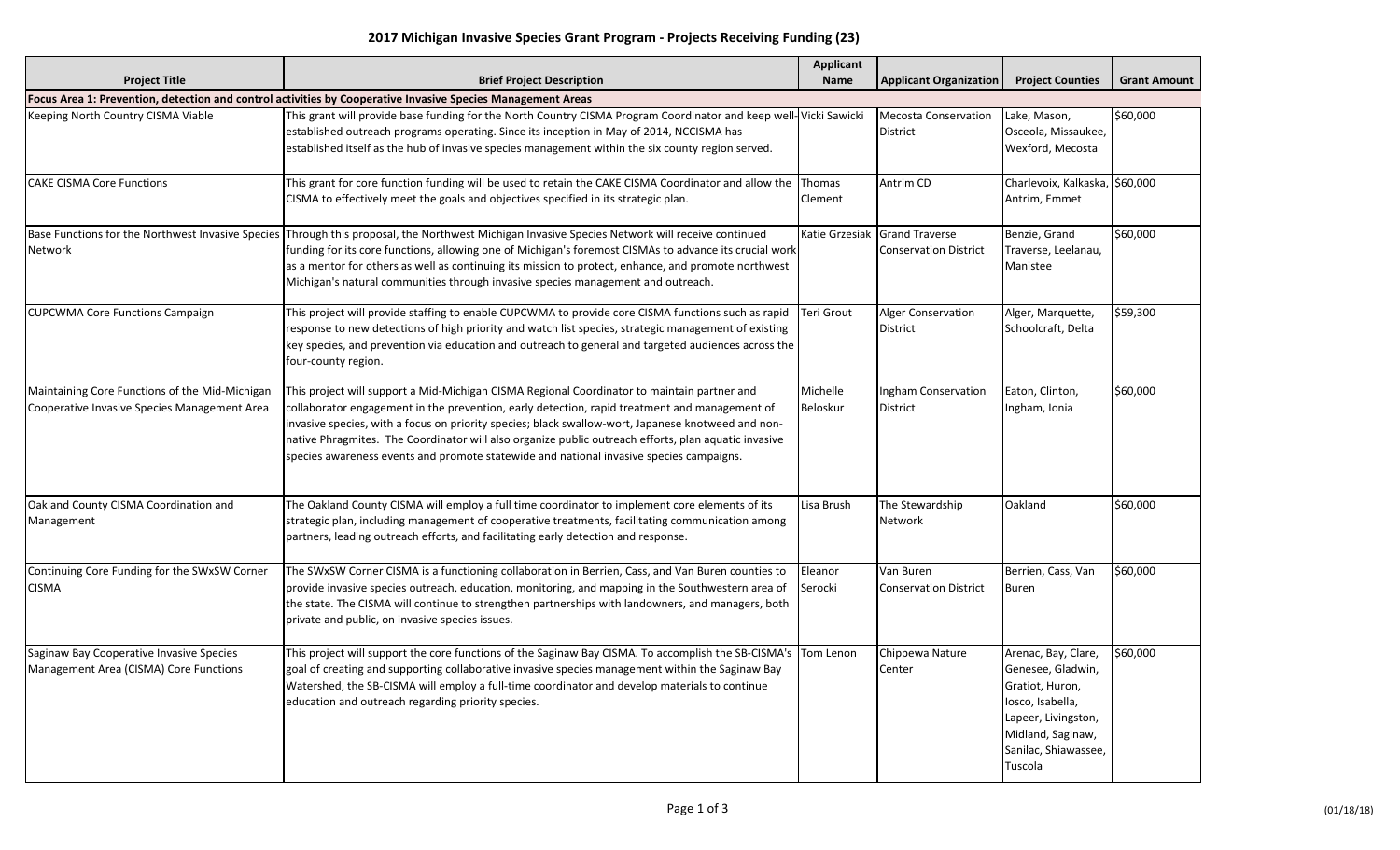|                                                                           |                                                                                                                 | <b>Applicant</b> |                                 |                                  |                     |
|---------------------------------------------------------------------------|-----------------------------------------------------------------------------------------------------------------|------------------|---------------------------------|----------------------------------|---------------------|
| <b>Project Title</b>                                                      | <b>Brief Project Description</b>                                                                                | <b>Name</b>      | <b>Applicant Organization</b>   | <b>Project Counties</b>          | <b>Grant Amount</b> |
| Lake St. Clair CISMA Coordination and                                     | The Lake St. Clair CISMA Coordinator will maintain and improve the existing framework that currently Lisa Brush |                  | The Stewardship                 | Macomb, St. Clair                | \$60,000            |
| Management                                                                | prevents, detects, and controls invasive species throughout the service area through the                        |                  | Network                         |                                  |                     |
|                                                                           | implementation of the strategic management plan.                                                                |                  |                                 |                                  |                     |
| BCK CISMA - Support of Core Operations                                    | This project will support the core functions of the Barry, Calhoun, and Kalamazoo Cooperative                   | Sarah Reding     | Kalamazoo Nature                | Barry, Calhoun,                  | \$56,000            |
|                                                                           | Invasive Species Management Area (BCK CISMA), including maintenance and implementation of                       |                  | Center                          | Kalamazoo                        |                     |
|                                                                           | outreach programs and invasive species management activities.                                                   |                  |                                 |                                  |                     |
| Implementing the Oakland County CISMA                                     | The Oakland County CISMA will implement strategic plan components, including targeted outreach,                 | Lisa Brush       | The Stewardship                 | Oakland                          | \$100,000           |
| Strategic Invasive Species Management Plan                                | early detection/rapid response planning, standardized monitoring protocols, filling knowledge gaps              |                  | Network                         |                                  |                     |
|                                                                           | regarding invasive species distributions and coordinating priority treatments.                                  |                  |                                 |                                  |                     |
| Strike Team Formation to Combat High Priority                             | This project will allow the North Country CISMA to form a strike team to initiate control of watch list         | Vicki Sawicki    | Mason-Lake                      | Lake, Mason,                     | \$135,000           |
| Invasives                                                                 | and priority invasive species. Strike team members will be stationed out of two of our participating            |                  | <b>Conservation District</b>    | Osceola, Missaukee,              |                     |
|                                                                           | conservation districts, enabling full strike team coverage of the six counties of the North Country             |                  |                                 | Wexford, Mecosta                 |                     |
|                                                                           | CISMA.                                                                                                          |                  |                                 |                                  |                     |
| Jackson, Lenawee, & Washtenaw Cooperative                                 | This project will establish a Cooperative Invasive Species Management Area (CISMA) encompassing                 | Lori             | Jackson County                  | Jackson, Lenawee,                | \$150,000           |
| Invasive Species Management Area (JLW CISMA)                              | Jackson, Lenawee, and Washtenaw counties. The CISMA will facilitate new partnerships for                        | Fitzgibbons      | <b>Conservation District</b>    | Washtenaw                        |                     |
|                                                                           | preventing, detecting, controlling, and eradicating priority invasive species in the local region.              |                  |                                 |                                  |                     |
|                                                                           |                                                                                                                 |                  |                                 |                                  |                     |
| Formation of the Southern Michigan Invasive                               | The Southern Michigan Invasive Species Team CISMA geographically represents Branch, Hillsdale and               | Carolyn M.       | St. Joseph County               | Branch, Hillsdale, St. \$149,700 |                     |
| Species Team (SMIT)                                                       | St. Joseph Counties. Utilizing partner collaboration throughout the regions, we will develop a                  | Grace            | <b>Conservation District</b>    | Joseph                           |                     |
|                                                                           | strategic plan that will provide awareness and education, prevention, mapping and control, early                |                  |                                 |                                  |                     |
|                                                                           | detection, rapid response, of terrestrial and aquatic invasive species.                                         |                  |                                 |                                  |                     |
| Focus Area 2: Advancing aquatic invasive plant control in Michigan waters |                                                                                                                 |                  |                                 |                                  |                     |
| Identifying high-risk hybrid Eurasian watermilfoil                        | This project addresses how best to manage genetically diverse Eurasian and hybrid watermilfoil in               | <b>Ryan Thum</b> | Montana State                   | Michigan Lakes -                 | \$371,300           |
| genotypes to improve control                                              | light of recent discoveries showing that genotypes differ in herbicide sensitivity properties. We use           |                  | University                      | statewide                        |                     |
|                                                                           | genetic data to identify high-risk genotypes and test their responses to several potential herbicides           |                  |                                 |                                  |                     |
|                                                                           | to facilitate adaptive management decision making and outcomes.                                                 |                  |                                 |                                  |                     |
|                                                                           |                                                                                                                 |                  |                                 |                                  |                     |
| Statewide risk assessment and adaptive                                    | This project will strategically advance the science and practice of European frogbit (EFB) control in           |                  | Shane Lishawa Loyola University | Chippewa, Alpena,                | \$386,100           |
| management of European frogbit                                            | Michigan by: 1) scientifically evaluating novel EFB control activities; 2) applying successful treatments       |                  | Chicago                         | Kent, Iosco, Bay,                |                     |
|                                                                           | to EFB-invaded wetlands; 3) using UAV-collected imagery to remotely detect EFB in targeted regions              |                  |                                 | Tuscola, Huron                   |                     |
|                                                                           | and; 4) creating statewide EFB invasion risk maps.                                                              |                  |                                 |                                  |                     |
|                                                                           |                                                                                                                 |                  |                                 |                                  |                     |